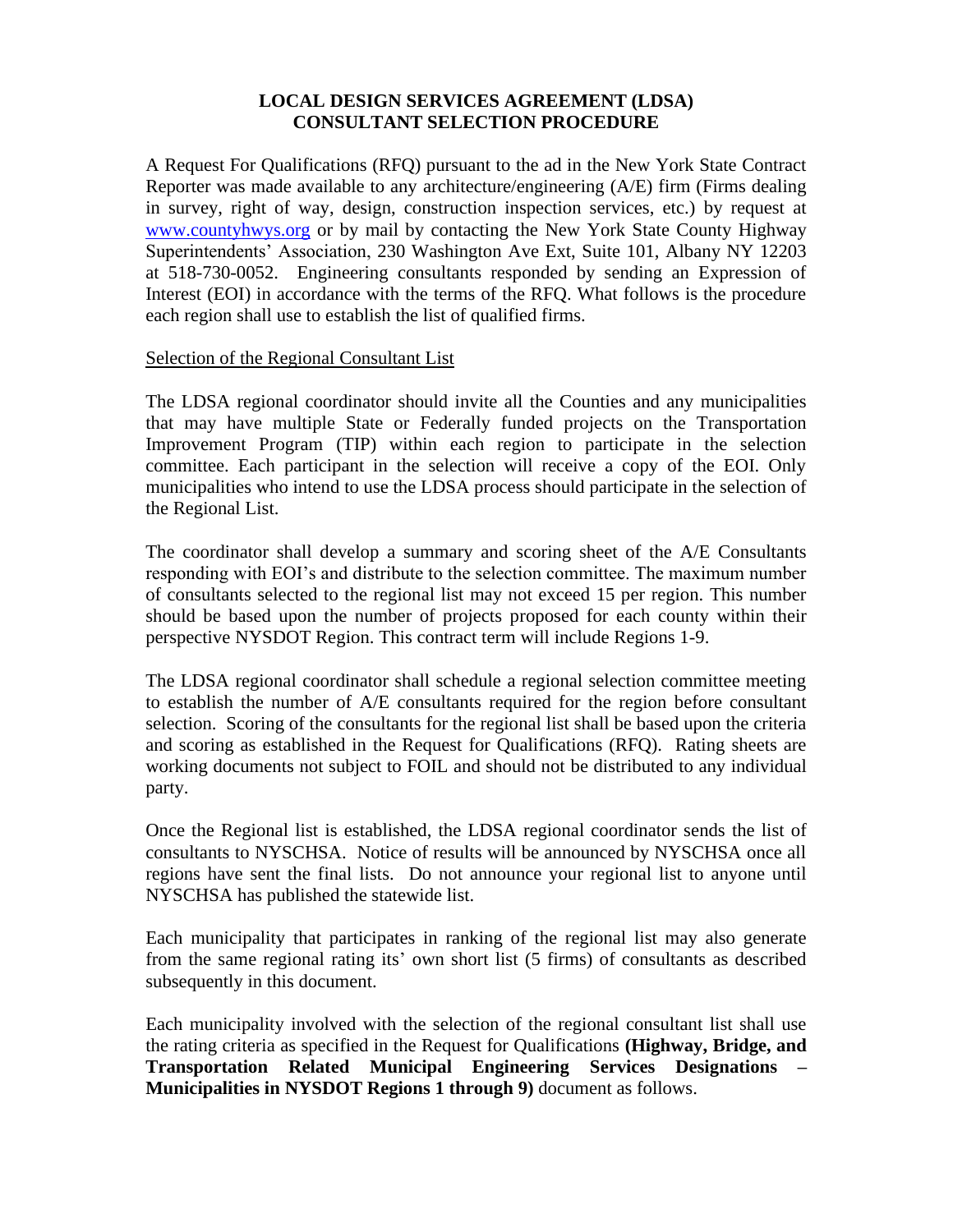# **REGIONAL SCORE SHEET/RFQ SELECTION CRITERIA FOR A/E CONSULTANTS**

| <b>CRITERIA</b>                                       | <b>MAXIMUM</b> |               |
|-------------------------------------------------------|----------------|---------------|
|                                                       | <b>POINTS</b>  | <b>RATING</b> |
| <b>Experience and Qualification of Proposed Staff</b> | 30             |               |
| Experience of Firm and Team with Locally Administered |                |               |
| <b>Federal Aid Projects</b>                           | 30             |               |
| Past Performance of the Firm                          | 15             |               |
| Firms General Technical and Professional Competence   | 15             |               |
| Logistics and Familiarity with the Selection Area     | 5              |               |
| <b>DBE</b> Utilization                                | 5              |               |
|                                                       |                |               |
| TOTAL                                                 |                |               |

## Use of the LDSA Regional Consultant List

Once the Regional list is established it may be used by sponsoring Counties or other municipalities within the Region. Using the list is not mandatory. The sponsoring entity may make its' selection from the approved Regional list by conducting a separate evaluation by the municipality's selection committee that must be comprised of not less than three (3) members. The selection may be made by a review of the material submitted for the original RFQ or additional information may be requested from all interested consultants on the regional list.

The municipalities may, if desired, conduct interviews of the firms as part of their selection process. To avoid the high production cost normally associated with the onsite interview process, NYSCHSA suggests that you meet only with the project manager and chief designer without having them prepare any formal presentation. This model promotes a relaxed conversation with those most involved in the project.

The selection criteria will be based upon the specific project requirements. The municipality rating protocol may vary from that specified in the regional selection procedure. A copy of the selection criteria and ratings must be placed in the project file and available for audit. Selection criteria may include but not be limited to, Past performance with municipality, experience with similar projects, experience of proposed staff, etc. For additional criteria please refer to Procedures for Locally Administered Federal Aid Projects, Volume 1 – Guidelines, Chapter 6.

Based on the general information provided above and to assure consistency, users of the LDSA regional list are required to adhere to the following procedures:

• The sponsor selects a minimum 3-person selection committee that should include, when suitably available, one elected official or other non-staff individual holding interest in the project.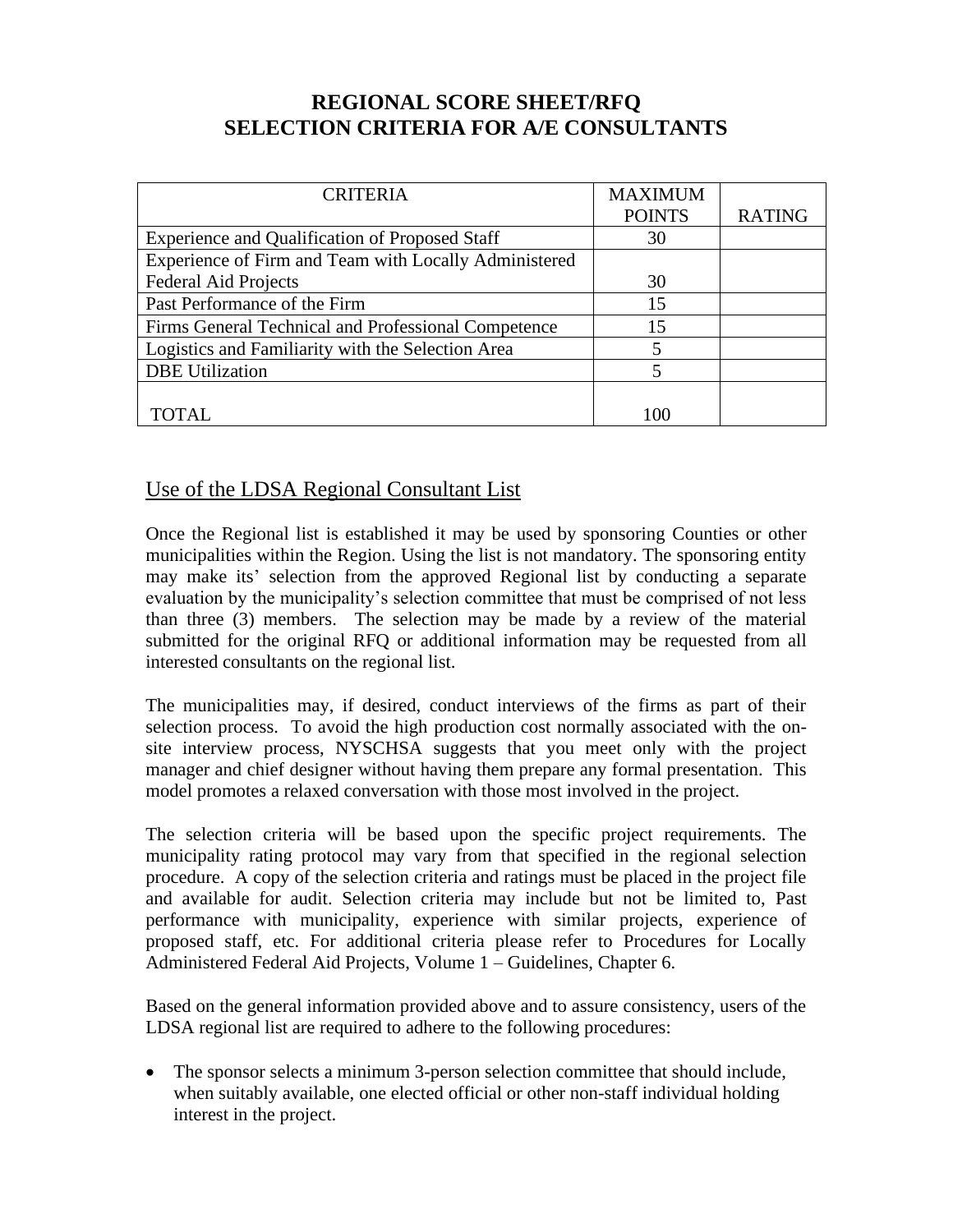- The selection committee establishes the rating protocol prior to solicitation of the firm.
- All firms on the regional list must be contacted to provide them an opportunity for consideration.
- Firms that are not included on the Regional lists should not be contacted.

Regional List Selection Procedures

- 1. Project sponsors have two choices in identifying candidates from the regional list
	- a. Review the EOI of each firm and make a selection(s) by ranking each firm

- or -

- b. Sponsor prepares a 1-2 page project description and requests a supplemental 1-3 page proposal that may address the following areas:
	- The firm's ability to perform the work
	- The firm's ability to meet the project schedule by analyzing the firm's workload
	- The specific personnel that the firm will assign to the project. If the project sponsor believes the project requires specialized technical skills, the sponsor is to notify all firms and offer the consultant the opportunity to add to the team contained in the EOI.
	- Provide the firm with the opportunity to supply additional information regarding their expertise and experience with similar projects or work

Review each firm's EOI and the supplemented submission.

- 2. Project sponsor rates and ranks firms under consideration based upon selection criteria identified for the project (see Chapter 6 of the manual entitled "Procedures for Locally Administered Federal Aid Projects", particularly Section 6.3.2).
- 3. At the discretion of the project sponsor, project sponsor may conduct final oral interviews and/or interview with top-ranked consultant(s). If necessary, this should be limited to the top 2-3 firms.
- 4. Final selection is made and documentation of selection is sent to the NYSDOT Regional Office Local Projects Unit. This is a Qualification Based Selection (QBS) process. Any discussion of fee shall be done after selection of the consultant. All firms submitting proposals should receive notification from the project sponsor on the result of the selection process.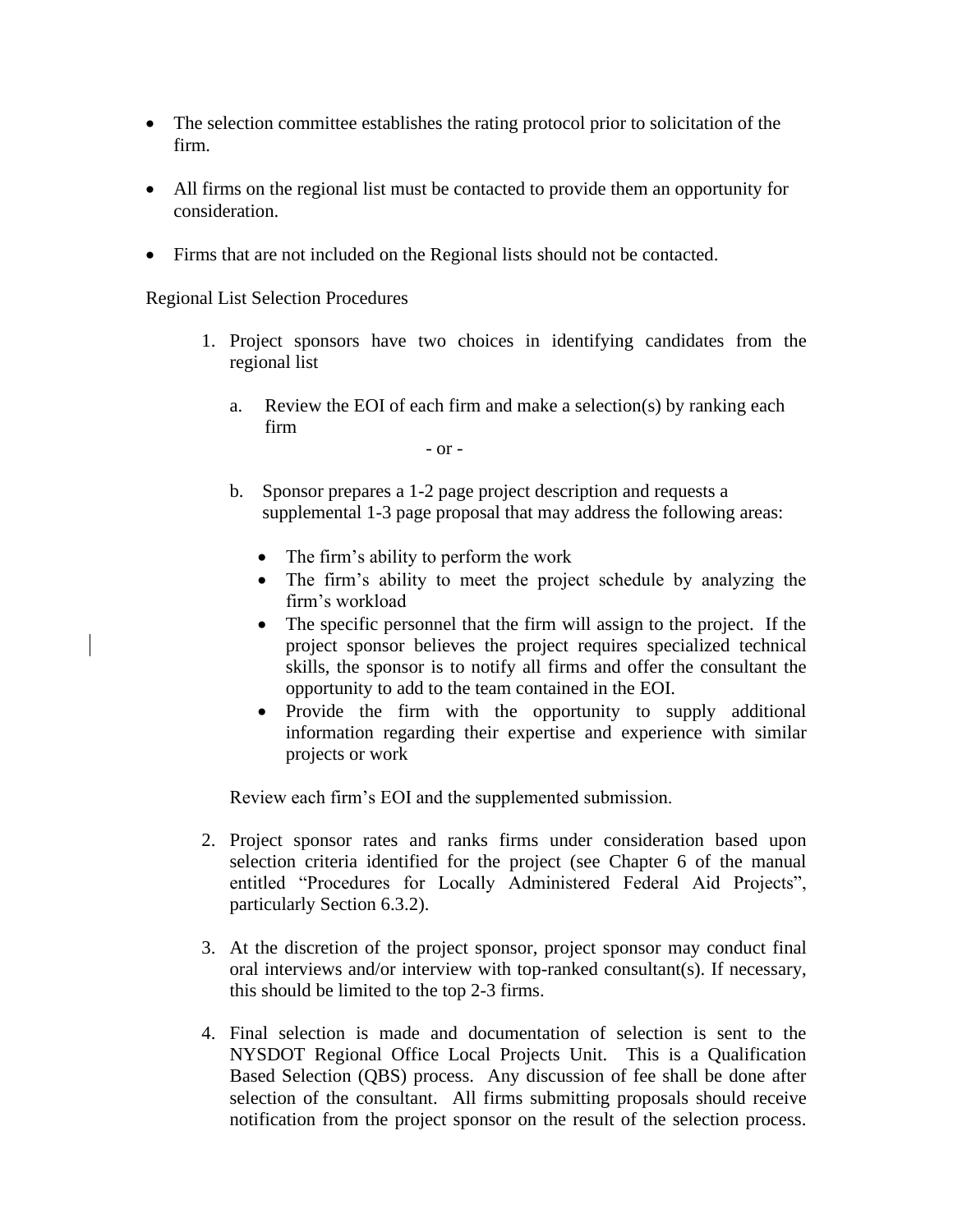All individual firms' rating/rankings are considered working documents and will not be disseminated for review by anyone other than NYSDOT.

5. Project sponsor begins task list preparation and negotiation of costs with selected consultant.

### Selections of the municipal short list of qualified firms

A municipality involved in the regional list selection, may elect to establish a "shortlist" of qualified A/E Consultants to perform federal aid engineering on projects within their individual municipalities from the regional list. The determination to establish this short-list should be based upon an evaluation of the number of proposed/potential federal aid projects in the municipality during the next several years. If a municipality does not participate in the Regional list selection process, they are not eligible to establish or select from a short list.

If so desired a sub-list of up to five A/E Consultants can be established. That list shall be established by a modified application of the original rating of the RFQ responses. The method of establishing that sub-list of five (5) A/E Consultants shall be by applying a 50% weight to the original RFQ selection score of that county and distributing the remaining 50% weighted equally to each of the remaining original RFQ scores from the other counties participating in the original selection process.

The determination to establish a sub-list of A/E Consultants should be performed concurrently with the original RFQ scoring or within several days after the concluding the original RFQ scoring.

Once a short list is established, the municipality must use it for subsequent project selections, unless there are compelling reasons for the municipalities to use the regional list. Such "compelling reasons" are limited as all firms have opportunity to change teams or add project specific expertise per the methods described herein and in the RFP. Examples of "compelling reasons" may be if most firms on the short list have heavy workloads that threaten schedules or business dissolution. However, the project sponsor can always chose to perform, on any project, an open selection using the full federal consultant selection procedure.

# **Use of the municipality LDSA short list of consultants**

When the municipality decides to create a short list, they should use the following procedures:

All users of the LDSA short list firms must do the following:

- o All firms on the municipality's short list must be contacted to provide them notice that a selection is being made.
- o Selection off the short list can be done by an individual or a selection committee.
- o Write a summary justifying your selection from the short list.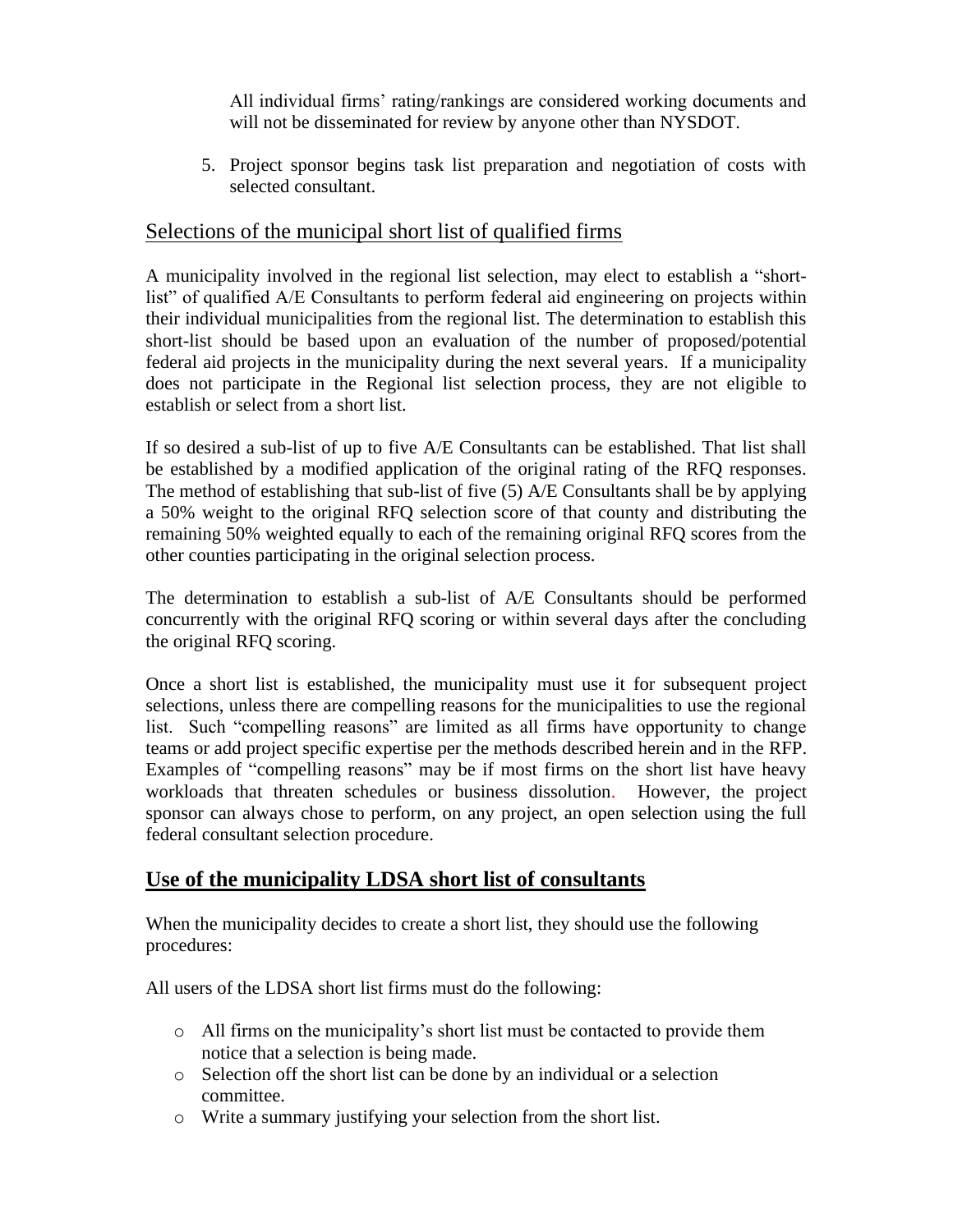Individual Municipality Short List Selection Procedures.

- 1. Project Sponsors have two choices in identifying candidates from the shortlist:
	- a. Review the EOI of each firm and make a selection(s) by ranking each firm. Rating and selection can be made directly from this list using the EOI without any other documentation.

- or -

- b. Sponsor prepares a 1-2 page project description and requests a supplemental 1-3 page proposal that may address the following areas:
	- The firm's ability to perform the work
	- The firm's ability to meet the project schedule by analyzing the firm's workload
	- The specific personnel that the firm will assign to the project
	- Provide the firm with the opportunity to supply additional information regarding their expertise and experience with similar projects or work
	- If special expertise is required, the sponsoring agency is to notify all short-listed firms to provide them the opportunity to augment his/her team to address that special expertise.

Review each firm's EOI and the supplemented submission.

- 2. At its' discretion, municipalities conduct final oral interviews and/or inperson interview with consultant(s) under consideration.
- 3. Municipalities make final selection and documents selection by completing a summary justifying the selection. This is a Qualification Based Selection (QBS) process. Any discussion of fee shall be done after the selection of the consultant. If the municipality decides to abandon use of the short list for a particular project, a full written justification shall be reviewed with the NYSDOT and placed in the project file.
- 4. Send a final copy of the justification and determination to the NYS Regional Local Projects Unit. Project sponsor should notify short-list firms on who was selected, but are not obligated to reveal any individuals firms rating and/or ranking.
- 5. Project sponsor begins task list preparation and negotiation of costs with selected consultant.